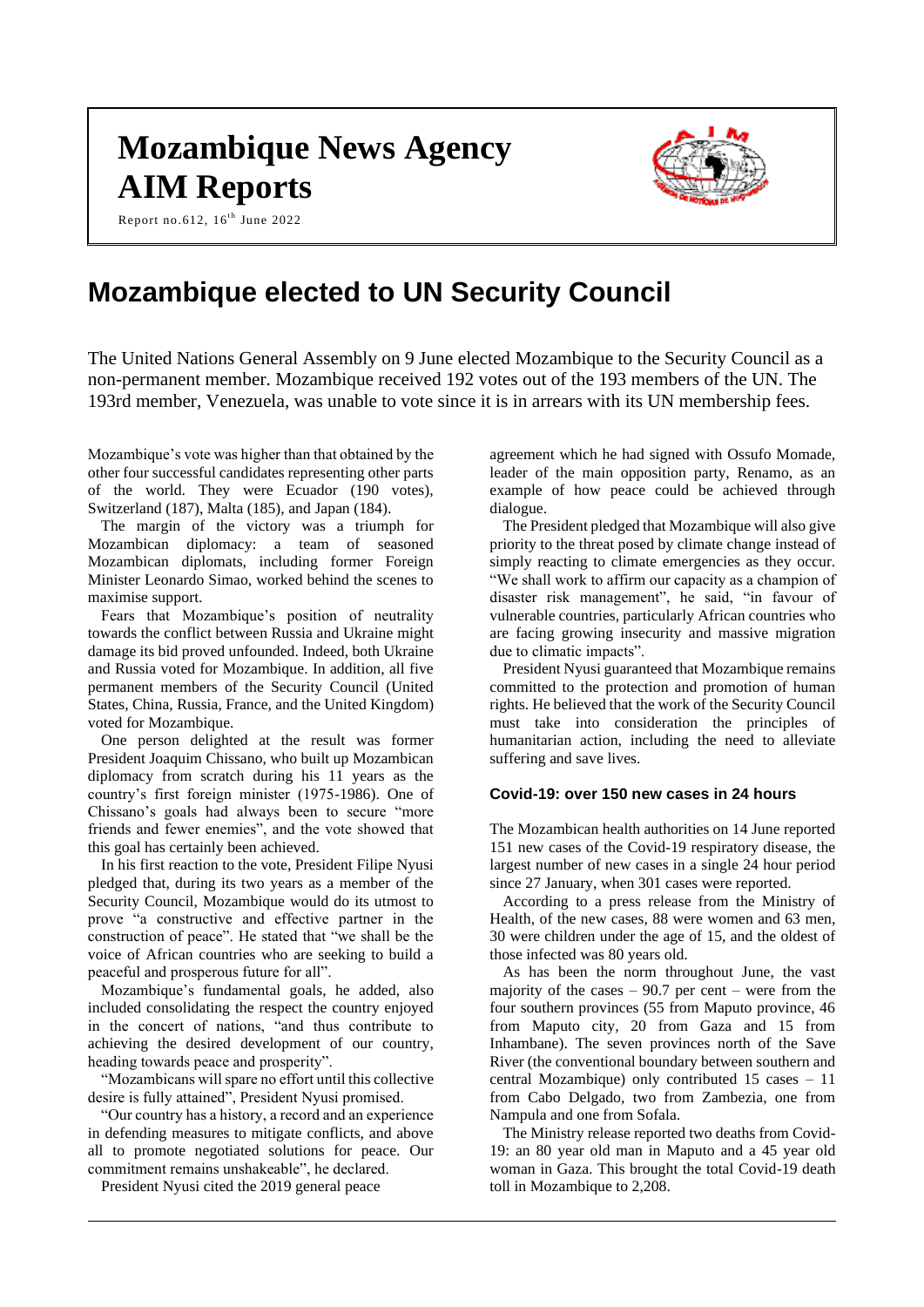# **President Nyusi promises to alleviate cost of living**

President Filipe Nyusi on 14 June promised that the government will soon take measures to alleviate the cost of living, which is rising largely due to increases in the world market price of fuel and grain.

Speaking in Maputo, at the ceremony where he swore into office the newly appointed Transport Minister Mateus Magala, and the Deputy Minister of Mineral Resources and Energy, Antonio Saide, President Nyusi said the government is considering short term fiscal measures that will affect the cost structure of imported fuels.

These measures could include some form of subsidy for passenger transport. President Nyusi warned that such "extraordinary" measures could have a negative impact on the public accounts. However, they might help mitigate the effects of the current price shocks.

"The government should immediately assess measures for relief", said President Nyusi, "with a focus that attacks the cost structure of fuels, as well as exchange management that might reduce the effect of the costs". Here President Nyusi appeared to suggest an administrative approach to the exchange rate, at least for some imported goods.

President Nyusi announced that the government has already set up a team that is looking into solutions that could mitigate the impact of the generalised rise in prices that is hitting Mozambicans in their pockets. "The cost of living is no longer just a song, and it's not something to make jokes about", he said. "It's a reality in Mozambique, in Africa, and the world".

The government, he continued, is well aware of the effect of inflation on eroding the purchasing power of Mozambican families. "We are living through a moment in which the economic conjuncture is characterised by inflationary pressures arising from the increased fuel and grain prices, which has affected all countries".

The moment was one of crisis, he stressed, and it required firm intervention by the government.

President Nyusi was doubtless concerned by the likelihood that the fuel regulatory authority (ARENE) will declare another rise in the price of petrol and diesel. According to a report in the independent newssheet "Carta de Mocambique", ARENE will increase the price of a litre of petrol from the current 83 meticais (US\$1.3, at the current exchange rate) to 93 meticais - an increase of 12 per cent. Under the ARENE proposal, the price of a litre of diesel would rise from 79 to 96 meticais (21.5 per cent).

According to "Carta de Mocambique", the fuel distribution companies wanted higher rises – 98 meticais for a litre of petrol and 103 meticais for a litre of diesel. The government rejected that proposal. The companies complain that they are running at a loss and that the government owes them US\$140 million. This money should have been paid into a compensation fund for the fuel companies, but that fund is empty. This situation could endanger fuel imports later in the year.

One strong argument in favour of the fuel price rise proposed by ARENE is that it would bring prices in Mozambique into line with those in South Africa. Currently, Mozambique is subsidising South African truckers, who cross the border to fill up their tanks with the cheaper Mozambican fuel.

# **US to finance reconstruction of Cabo Delgado**

Mozambique will benefit from funding of about US\$14 million a year from the United States government over the next decade for the reconstruction of the districts affected by terrorism in the northern province of Cabo Delgado.

The funding was announced by the US Under-Secretary of State for Political Affairs, Victoria Nuland, at a Maputo press conference on 14 June, held shortly after President Filipe Nyusi had granted her an audience.

"This sum will allow the United States government to work on the reconstruction of Cabo Delgado and the rest of the country, and in training young people for employment, thus discouraging them from being recruited by the terrorists", said Nuland.

According to Nuland, "the fund has already been approved by the United States Congress and the agreement could be signed within the next two months".

Nuland also discussed food security with President Nyusi. Africa, in general, is suffering from drought, and in Mozambique's case, the situation has been worsened by the sharp rise in grain prices following the conflict between Russia and Ukraine.

"The United States and other partners are committed to solving food insecurity", declared Nuland. She stated that 30 per cent of the wheat consumed in Mozambique comes from Ukraine and that this is affected by blockages at Ukrainian Black Sea ports.

Nuland added that the US will also disburse a further US\$40 million for food security, particularly in Cabo Delgado. She also announced a grant of ten million doses of the Covid-19 vaccine produced by the pharmaceutical company Pfizer. These will be used to vaccinate Mozambican adolescents aged between 11 and 17.

So far, Mozambique's mass vaccination against Covid-19 has been aimed at adults, but the Ministry of Health hopes to extend the vaccination to people under the age of 18 later this month.

Nuland congratulated Mozambique on its election to the United Nations Security Council as a non-permanent member. She believed Mozambique has valuable experience to share with other countries, particularly in peace processes.

On her African tour, Nuland has already visited Djibouti and Somalia, and will now travel on to Nigeria.

\_\_\_\_\_\_\_\_\_\_\_\_\_\_\_\_\_\_\_\_\_\_\_\_\_\_\_\_\_\_\_\_\_\_\_\_\_\_\_

This is a condensed version of the AIM daily news service - for details contact pfauvet@live.com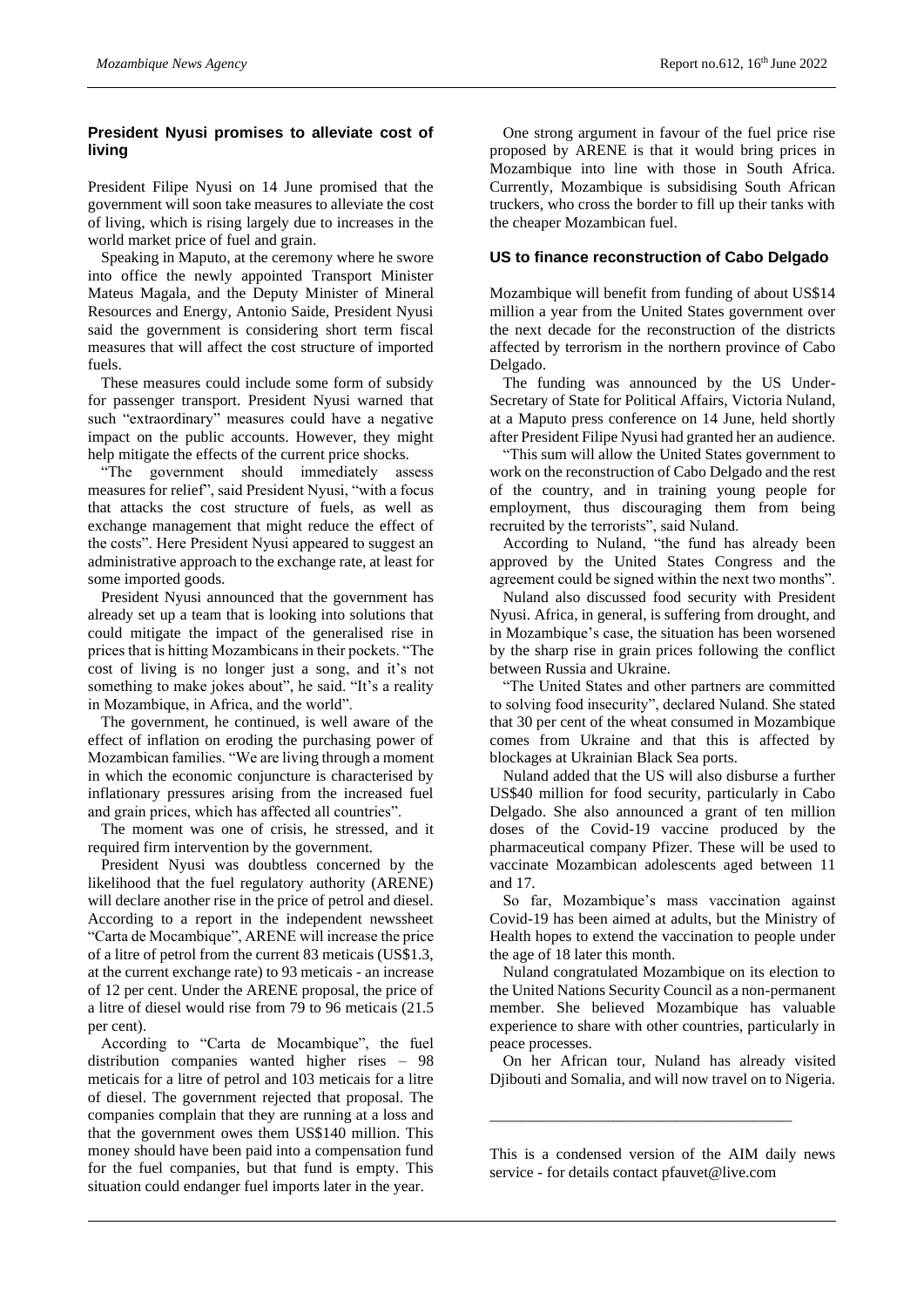# **Mozambique annually discards 100,000 tonnes of plastic**

The Minister of Land and Environment, Ivete Maibaze, revealed on 13 June that 100,000 tonnes of plastic waste are annually discarded into the environment, polluting the country's rivers and oceans. Maibaze, who was speaking in Maputo at a seminar on the impact of a plastic bag ban, pointed out that "of this amount, 17,000 tonnes go into rivers and oceans."

She lamented that the polymers used in the production of disposable plastics are not biodegradable and on average only begin to decompose after 500 years. In addition, she warned that there was a health risk posed by the contamination of hot food and drinks packaged in plastics that may contain chemicals such as Benzene and Stellin.

The minister, citing 2018 data from the International Union for Conservation of Nature, stated that in Mozambique the average plastic waste produced is 6.1 kilogrammes per capita per year, a level far below the world average of 29 kg per capita per year.

″However, Mozambique's waste collection rate is 30 per cent and the collected plastic waste is improperly disposed of in open dumpsites, with only a small amount is recycled″, the minister explained.

Maibaze also noted that the negative impacts caused by the proliferation of plastic bags include the clogging of drainage ditches, urban flooding, the emergence of diseases, and the loss of marine and terrestrial fauna. In addition, "the burning of plastic causes air pollution through the emission of gases that, when inhaled, are harmful to human health and other living beings".

For his part, the conservation manager at the World Wildlife Fund (WWF) in Mozambique, Rodrigo Fernandez, stated that in 1990 the world production of plastic was 150 million tons per year and today, 32 years later, this has risen to 308 million tons per year. He added that only 75 per cent of all plastic produced throughout history is recyclable. "We are talking about 6,200 million tons of plastic waste. And it is estimated that one-third of the plastic produced annually reaches nature as pollution. In the specific case of the oceans, there are about 150 million tons accumulated in the marine environment", he said.

Fernandez noted that the absence of a systemic and effective response to this problem threatens economic and sustainable growth and has direct consequences on the environment, wildlife species and people. "We, therefore, call on all governments to set national targets for plastic reduction, recycling, and management and to adopt legal and appropriate instruments to encourage innovation and viable alternatives to plastics".

Mozambique has already taken some steps in this direction. A law of 2015 banned the use of ultra-thin (less than 30 micrometres) plastic bags, with a few exceptions. Shops were banned from distributing free plastic bags to their customers. When shoppers had to pay for their plastic bags, they tended to use them more than once, and, in the best cases, opted for bags made of other materials.

#### **Norway donates US\$3.1 million to protect women and children**

The government of Norway has donated US\$3.1 million to the United Nations Population Fund (UNFPA) to safeguard the health and protection needs of conflictaffected women and girls in northern Mozambique.

The 30 million Norwegian krona donation will support UNFPA's efforts to strengthen sexual and reproductive health and gender-based violence prevention and response services.

According to a UNFPA press release, the project will last until the end of 2024 and "bridges immediate service delivery with resilience-building efforts to reduce unmet needs, lessen long-term risks and improve development outcomes".

It will support over 400,000 people, with a focus on women of reproductive age, adolescents, youth, and persons with disabilities, from host and displaced communities across Cabo Delgado, Nampula, and Niassa provinces.

According to Norway's ambassador to Mozambique, Haakon Gram-Johannessen, "sexual and reproductive health and rights are a priority in Norwegian development cooperation, and we are therefore pleased to support UNFPA's important efforts".

He added that "a person's right to a healthy body and the autonomy, education and healthcare to freely decide who to have sex with and how to avoid sexually transmitted infections or unintended pregnancy are essential for human development and achievement of the Sustainable Development Goals".

The project is designed to contribute to the Mozambican government's recovery and resilience strategies for the northern region. It will use data to "identify gaps in service quality, delivery, and accessibility and inform evidence-based decision and policy making that puts vulnerable women, girls, and youth at the forefront of implementation".

Islamist terrorism has since 2017 forced around 800,000 people to flee from their homes and livelihoods in parts of the northern province of Cabo Delgado. Although the Mozambican defence and security forces, supported by the Rwandan military contingent and soldiers from SAMIM (SADC Military Mission in Mozambique), have had some success in dislodging the terrorists, many people are still waiting for more stability before returning home.

According to UNFPA Mozambique's Resident Representative, Berangere Boell, "one in four people displaced by the conflict are women of reproductive age. Their needs cannot be ignored, and as the conflict continues, their vulnerability and exposure to genderbased violence and health-related complications increase dramatically".

UNFPA points out that the conflict has caused health facilities in eight districts to close, which has affected over half a million people, which includes "displaced women who face a greater risk of complications during childbirth without access to obstetric care, as well as female survivors of violence who may experience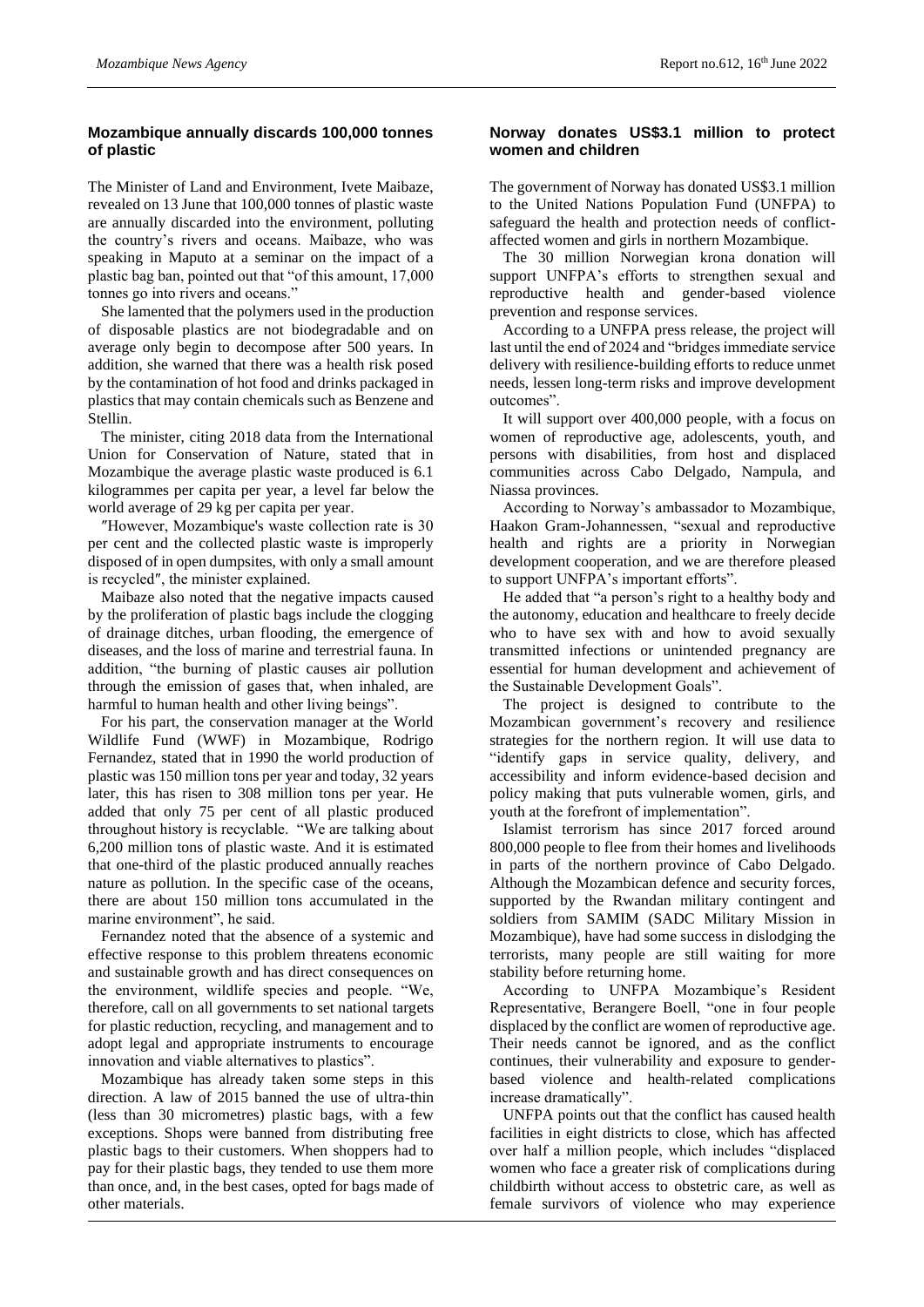greater vulnerabilities without immediate access to protection services or post-rape care".

Globally, Norway is among UNFPA's top five donors, ranking second in contributions to UNFPA's core financing in 2021. In Mozambique, UNFPA has partnered with Norway with funding for projects focused on the Covid-19 response, recovery from Cyclones Idai and Kenneth, the 2017 Population and Housing Census, and a United Nations joint program focused on the protection of persons with albinism.

#### **Minister urges tougher action against terrorism**

The Minister of the Interior, Arsenia Massingue, has encouraged the Mozambican Defence and Security Forces, and their allies from Rwanda and SADC (Southern African Development Community) to continue intensifying actions against the terrorism that has been plaguing parts of the northern province of Cabo Delgado since 2017.

The minister was speaking on 10 June during a meeting with the command of the SADC Military Mission in Mozambique (SAMIM).

"We visited SAMIM, we interacted, we were given a very thorough report, and we found the reality of a force motivated to work, a force committed to work, a force concerned with restoring peace in our country and this is what we will convey to the public. We encourage them to continue working", she said.

The visit of the minister to Cabo Delgado also assessed the level of compliance with the Government's Five-Year Plan, and the Economic and Social Plan for 2022.

Massingue's visit coincided with a switch in the geographical focus for terrorist raids. This month, for the first time, the jihadists attacked villages in Ancuabe district, bringing them close to the provincial capital, Pemba. On 11 June the terrorists murdered and beheaded at least four people in the Ancuabe village of Ntutupue, about 50 kilometres west of Pemba.

In response, according to a report in the newssheet "Mediafax", Mozambican forces and their foreign allies stepped up patrols around the entrances to Pemba and the periphery of the city.

There are also reports of terrorist attacks south of Pemba, in Chiure district. One of these attacks, against the village of Retene, was claimed by the self-styled "Islamic State", which boasted it had killed "two Christians and burnt down 70 houses and their churches". This attack has yet to be confirmed by Mozambican sources.

It is thought that the terrorist groups in Ancuabe have moved from districts in the north of the province, where they had come under heavy pressure from the Mozambican forces and their allies. Fighting was continuing in Macomia district on 11 June and ten terrorists were killed in clashes near the Chai administrative post. On 8 June, Rwandan forces were reported to have killed 13 terrorists in Namaluco, an abandoned village in Quissanga district.

#### **Renamo satisfied with pace of demobilisation**

The leader of Mozambique's main opposition party, Renamo, Ossufo Momade, declared on 30 May that he regards as satisfactory the pace of the Demobilisation, Disarming and Reintegration (DDR) of former members of the Renamo militia.

DDR was agreed under the general peace agreement that President Filipe Nyusi signed with Momade in August 2019. To date 12 Renamo military bases have been closed, and there remain four to be dismantled. 3,486 former Renamo fighters have been demobilised.

"In achieving this process, we are continuing to work with the government, in the person of President Nyusi", said Momade, at the opening in Maputo of an Extraordinary Meeting of the Renamo National Council.

DDR had made headway, Momade said, due to the commitment of the Renamo leaders and former fighters, President Nyusi, and the international community.

"We can state that, although there are some constraints, such as slowness in implementing some stages, the process is advancing satisfactorily", he continued. "We would like to recognise the collaboration of the government and of the international community, our partners who are contributing to these advances".

Momade said that 91 of the demobilised fighters had once belonged to the self-styled "Renamo Military Junta".

This was a breakaway from Renamo, led by Mariano Nhongo (who promoted himself to the rank of general). Nhongo had described Momade as "a traitor" and did not recognise the peace deal with the government. The Junta mounted sporadic attacks throughout 2020 in the central provinces of Manica and Sofala, mostly against vehicles using the main roads.

However, after Nhongo died in a clash with the police in October 2021, nothing more was heard of Junta activities.

Momade said followers of Nhongo had joined the DDR thanks to "collective efforts to promote peace and national reconciliation".

He added that 46 officers from Renamo have now been recruited into the Mozambican police force (PRM) and have concluded their police training. They are now awaiting placements in previously agreed police units.

Momade said that land has been allocated to demobilised fighters and they have also been given technical and agricultural training.

Momade also expressed Renamo's concern at the jihadist terrorism affecting parts of the northern province of Cabo Delgado. "The war waged by the terrorists is still a mystery that needs to be explained", he declared.

Momade urged the government to help reduce the price of liquid fuels, either by further cutting the taxes on them or by subsidising fuel distribution companies.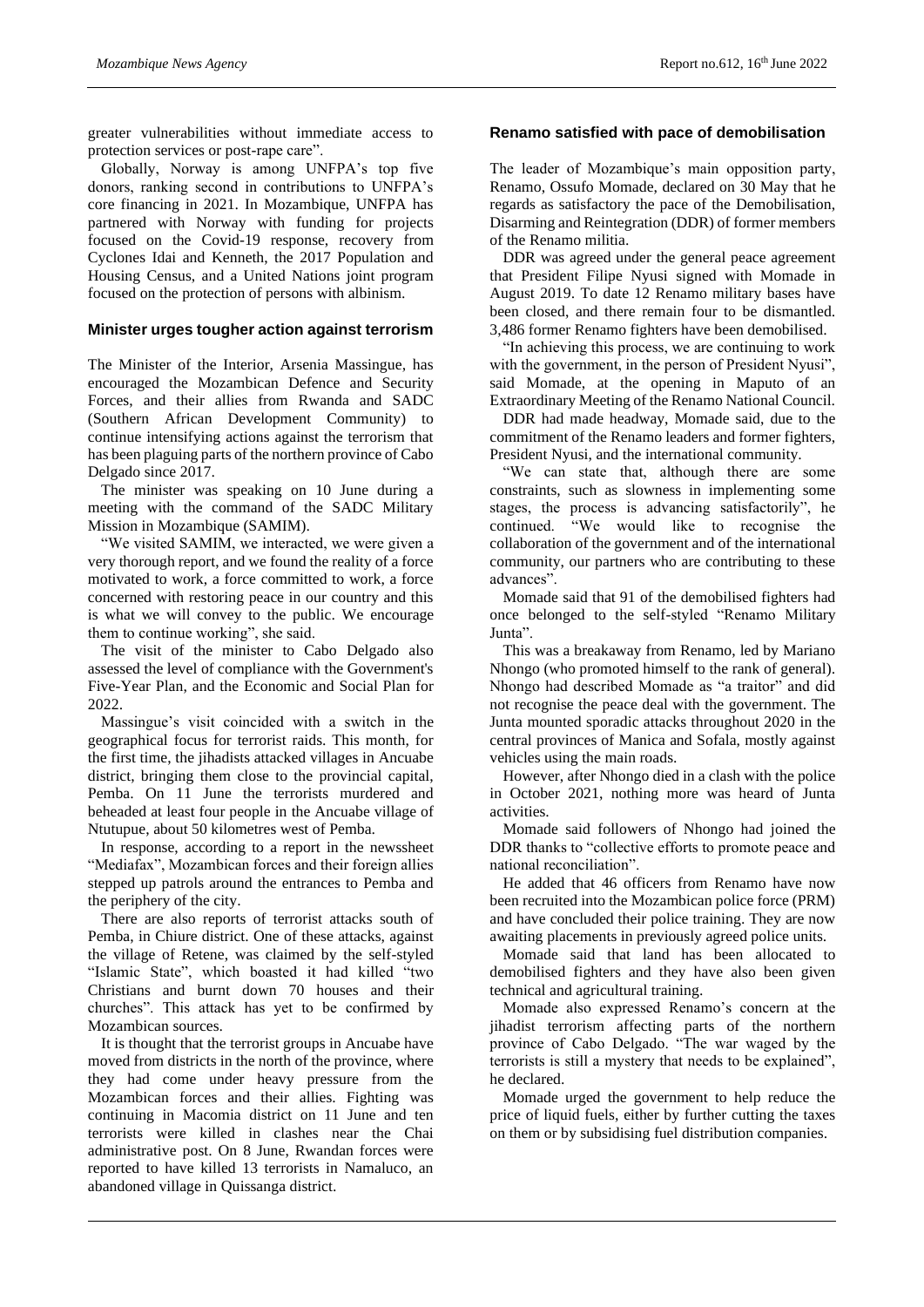# **Renamo demands elections for district assemblies must go ahead**

Mozambique's main opposition party, Renamo, has insisted that elections for district assemblies must go ahead in 2024, even though there is no clarity on what these assemblies will do or how they will be paid for.

On 28 May, at the closing session of a meeting of the Central Committee of the ruling Frelimo Party, President Filipe Nyusi suggested postponing the district elections. He called for "a reflection on the feasibility and sustainability of the country advancing to the election of district assemblies in 2024".

The election of district assemblies was a demand raised by Renamo in the negotiations over a package of decentralisation measures that were included in constitutional amendments passed in 2018.

There are currently 154 districts (more if urban districts are included).

This Renamo demand will certainly complicate national elections. Voters will already be faced with three ballot papers in 2024, for the presidential, parliamentary, and provincial assembly elections.

Adding a fourth, for the district assemblies, would inevitably lengthen the time taken to count the votes and declare the results. Even discounting the possibility of deliberate fraud, tired polling station staff are likely to make more mistakes if the count is extended deeper into the night.

Just as with the municipalities and the provinces, the district assembly elections will be organised on a party list basis. The head of the list of whichever party wins will become the new district administrator. The administrator heads a district government, known as the District Executive Council, which answers to the District Assembly.

The Constitution says nothing else. The powers of the District Administrator and of the District Executive Council are to be fixed by laws which do not yet exist. Even the sizes of the district assemblies are not yet known.

However, it seems certain that they will provide hundreds, if not thousands of new jobs, with wages and allowances adding to the pressures on the state budget.

There is also no clarity about where the powers of the provincial assemblies end and those of the district assemblies begin. Indeed, if the district assemblies are granted any real powers, then the provincial assemblies will become superfluous.

President Nyusi told the Central Committee that decentralisation "is not a linear or finished process", and so there should be "a functional analysis" to maximise the opportunities of the current scheme and "to reduce the potential overlapping of the attributes and powers of the bodies of provincial governance and those that represent the State in the province".

"This is a reflection which should be made, with a cool head, and with our feet on the ground, so that the

decision most appropriate for our country is taken", said President Nyusi.

Renamo was outraged by this approach and claimed that President Nyusi is trampling on the Constitution. It became even angrier when Albano Macie, a judge on the Constitutional Council, recently pointed out that the district assemblies are only in the Constitution because of Renamo pressure. Agreeing to district assemblies was part of the price paid to persuade Renamo to lay down its guns and dissolve its illegal militia. Macie could see no use for district assemblies.

At a press conference in Maputo on 8 June, the chairperson of the Renamo National Jurisdictional Council, Saimone Macuiana, expressed outrage at the positions taken by President Nyusi and Macie. He claimed that the government is "retreating" from its commitment to decentralisation and is showing a "lack of honesty and seriousness".

As for Macie, Macuiana thought it "unacceptable" for members of the Constitutional Council, which is effectively the highest court in the land, to make political statements.

Macuiana did point to one real problem – the Constitution cannot be amended less than five years after the last amendment, which was in 2018. That provision can only be overridden by a super-majority of three quarters of the parliamentary deputies – in other words, the commitment to district elections in 2024 can only be removed from the constitution by the vote of 188 deputies. Although the ruling Frelimo Party has an absolute majority, it is not that large.

So Macuiana called for "rigorous compliance" with "the letter and the spirit" of the peace agreements between the government and Renamo. He stated that Renamo had signed those agreements "in defence of the higher interests of the Mozambican people".

# **Ban on meat imports from Zimbabwe**

The Mozambican government has prohibited the import of animals and animal products and by-products from Zimbabwe due to the resurgence of cases of foot-andmouth disease in that country.

The measure comes after the Zimbabwean Tax Authority notified the Mozambican authorities on 27 May about the outbreak of foot-and-mouth disease in Mashonaland Central province which borders Mozambique.

The Mozambican government has also decided to ban the import of wild ungulates and fodder for cattle, goats, pigs, and sheep.

In the districts bordering Zimbabwe, it will be compulsory to perform a visual inspection, examination of the mouth cavity and hooves of all cattle, goats, sheep, and pigs on a monthly basis.

Foot and mouth disease is classified as one of the most dangerous livestock diseases in the world because of its rapid transmission and spread.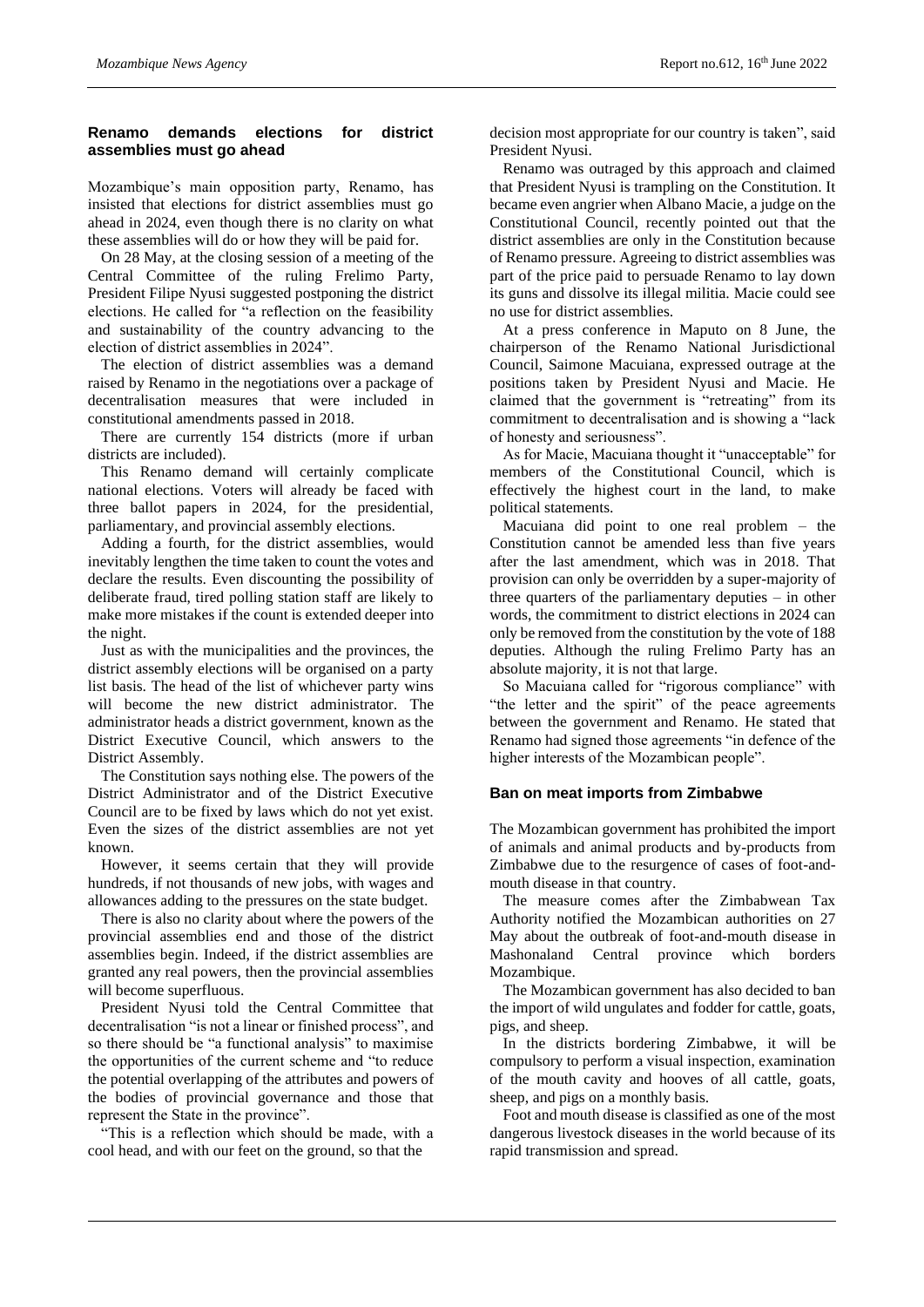# **Justice Minister promises protection for albinos**

No crime against albinos will go unpunished in Mozambique, declared Justice Minister Helena Kida in Maputo on 13 June. Speaking at a ceremony to mark International Albinism Awareness Day, Kida called for a determined fight against the myths and superstitions surrounding albinism, which have led to the hunting, mutilation and murder of people suffering from this skin disorder.

"There are clear signs of the violation of the human rights of albinos", she said. "We know that people suffering from albinism have been murdered, and all those involved will be held responsible".

Kida said there are "complex social stigmas" associated with albinism, which result in the persecution of people suffering from this condition. The government, she added, is implementing a National Plan of Action on Albinism, which seeks to protect the rights of albinos.

Among the actions being taken is a fight against trafficking in people and human body parts. Albinos are particularly vulnerable to this trafficking because of beliefs that albino body parts possess magical powers, and that rituals involving them can confer wealth or power.

Kida said the government also wants to provide albinos with psycho-social support and quality health care. The lack of melanin in the skin of albinos makes them highly vulnerable to diseases caused by the ultraviolet radiation of the sun, including skin cancer.

Kida pledged that the government will step up awareness campaigns to protect human rights, particularly the rights of albinos.

A representative of UNESCO, Paul Gomis, told the meeting of his horror at the recent murder of an albino in the northern province of Nampula and hoped that those responsible for this crime will be brought to justice.

He praised the advances Mozambique has made in protecting albinos and in its ratification of various international treaties and conventions. In particular, he noted that Mozambique had participated in the Global Summit on Disability in February, where "it renewed its promise to take effective measures to protect and promote the rights of disabled people, including people with albinism".

# **Minister defends maximising benefits of the sea**

The Minister of the Sea, Inland Waters and Fisheries, Lidia Cardoso, on 8 June called for maximising the benefits that the sea offers. Speaking in Maputo, during a seminar held as part of the celebrations of World Oceans Day, Cardoso stressed that by "recognising the importance of the sea to our country, which lives with the sea and from the sea, the government of Mozambique is strongly committed to maximising the benefits that the sea offers, always on a sustainable

basis, hence our commitment to the United Nations Sustainable Development Goals" (SDG 14 calls for the protection of marine species through the conservation and sustainable use of oceans, seas, and marine resources).

The use of the sea, Cardoso added, does not distinguish between races, ethnicities, party, or religious affiliations, "and therefore, as Mozambicans, we must share ideas, visions, strategies and actions for the noble mission that is incumbent upon all, the defence of the sea and marine ecosystems, their sustainable use, and protection for future generations".

This, said the minister, imposes great challenges, such as combating illegal fishing and other practices harmful to the health of marine habitats, notably the destruction of key ecosystems such as mangrove forests. "And not only that, but the proliferation of garbage and plastic waste in our waters turns the oceans into hotbeds of disease, endangering the lives of us all″, she stressed.

Cardoso said that Mozambique, with 60 per cent of its the population living on the coastal strip, should strive for sustainable governance of the sea and in the spirit of healthy coexistence "with other peoples and nations, cooperation, friendship and solidarity, because the sea, without borders or deadlines, unites and brings together all peoples which is the reason for the strong commitment to the development of a global Blue Economy."

"Since last year, we have set in motion the Mangrove Ecosystem National Restoration Programme, which has been mobilising, on a national scale, Mozambican society to engage in the implementation of the Mangrove Strategy", the minister said, under which the government is determined to restore 5,000 hectares of mangroves by the end of this year.

# **Minister calls for research to accelerate transformation of agriculture**

The Minister of Agriculture and Rural Development, Celso Correia, considers research a priority for Mozambique to accelerate the transformation of the agricultural sector on a national scale. "Research is the heart of the transformation of agriculture. Unfortunately, over recent decades, it was not possible to make the investment that we would like to make in research", the minister said in an interview on Radio Mozambique.

He added that investing in research will allow the country to overcome the grain supply crisis. One possibility is to switch from imported grains to root crops, notably cassava, in which Mozambique is selfsufficient. "In the past, we used to harvest five or six tonnes of cassava per hectare and we have started harvesting ten. It is our technology that has to be improved. It can make a difference in the agricultural sector″, he explained.

Correia said it is also important to transfer technology and modernise agriculture, but without being completely dependent, waring that "we cannot be totally